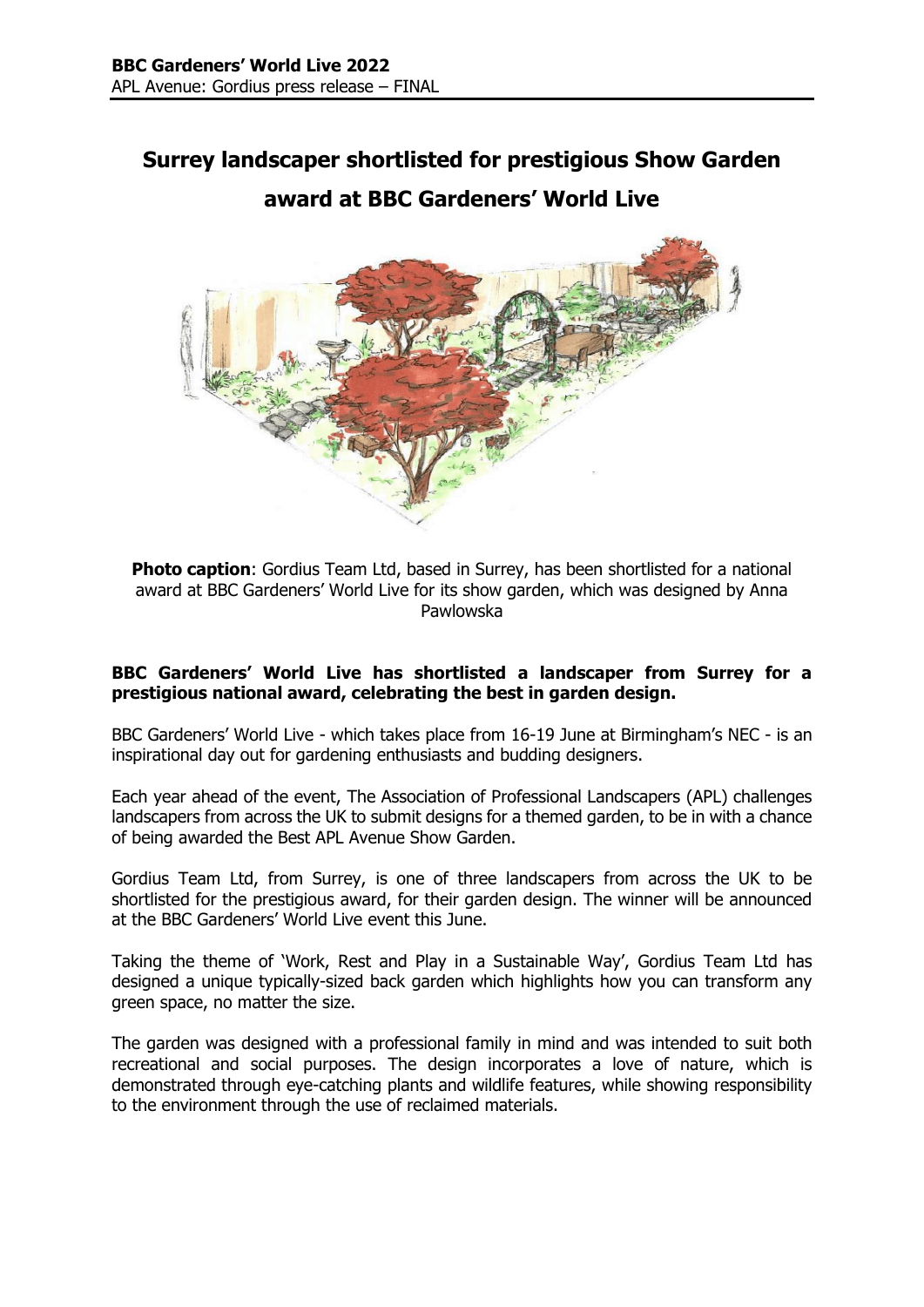Creating the all-important element of privacy for a multi-purpose space, the shortlisted garden features small trees which are used as efficient, yet subtle, barriers between the neighboring gardens.

The Show Garden Assessment Panel will include award-winning landscaper Mark Gregory of Landform UK, alongside internationally acclaimed garden designer Lim In Chong, Joanna Elvidge of Marshalls UK, designer Cherry Carmen and Paul Cowell of PC Landscapes. The panel will decide who takes home the accolade of Best APL Avenue Show Garden, whilst a public vote will choose the 'Visitors Favourite' award.

Anna Pawlowska, designer of Gordius Team Ltd Garden, said: "We designed our garden with busy families, who have little time for gardening, in mind. Our aim was to show that no matter the space or time available, it's possible to create a beautiful garden which acts as a sanctuary and a place to rest and enjoy nature."

Bob Sweet, horticultural director of BBC Gardeners' World Live, said: "This year, all of the landscapers have submitted truly inspirational designs. We know that the gardens will really resonate with visitors, who'll be able to take away so many ideas to try out at home. I'm excited to see the finished gardens and I wish all of those shortlisted the very best of luck."

Anna's garden will be on display at this year's BBC Gardeners' World Live event, taking place from 16-19 June at Birmingham's NEC - with winners being announced on Wednesday 15 June.

As well as viewing a host of beautiful Show Gardens, visitors can expect to enjoy the Floral Marquee with beautiful displays and quality plants to buy, exhibitors of gardening tools and kit and vibrant Beautiful Borders packed with inspiration. Visitors will also experience a variety of live stages with expert advice from green-fingered royalty such as Monty Don, Adam Frost, Joe Swift, Frances Tophill, Arit Anderson, the BBC Gardeners' World Magazine editors, plus Alan Titchmarsh. The BBC Good Food Show Summer also makes a welcome return with moutwatering treats, famous faces and magic moments.

For more details on the event and to purchase tickets, please visit [www.bbcgardenersworldlive.com.](http://www.bbcgardenersworldlive.com/)

### **ENDS**

For all press enquiries, please contact [BBCGWL@rewiredpr.com,](mailto:BBCGWL@rewiredpr.com) or:

| Marie Larner    | Marie@rewiredpr.com |
|-----------------|---------------------|
| Laura Whitehead | Laura@rewiredpr.com |

## **Notes to editors:**

BBC Gardeners' World Live takes place from Thursday 16<sup>th</sup> June - Sunday 19<sup>th</sup> June at Birmingham's NEC. Standard adult tickets start from £26 per day.